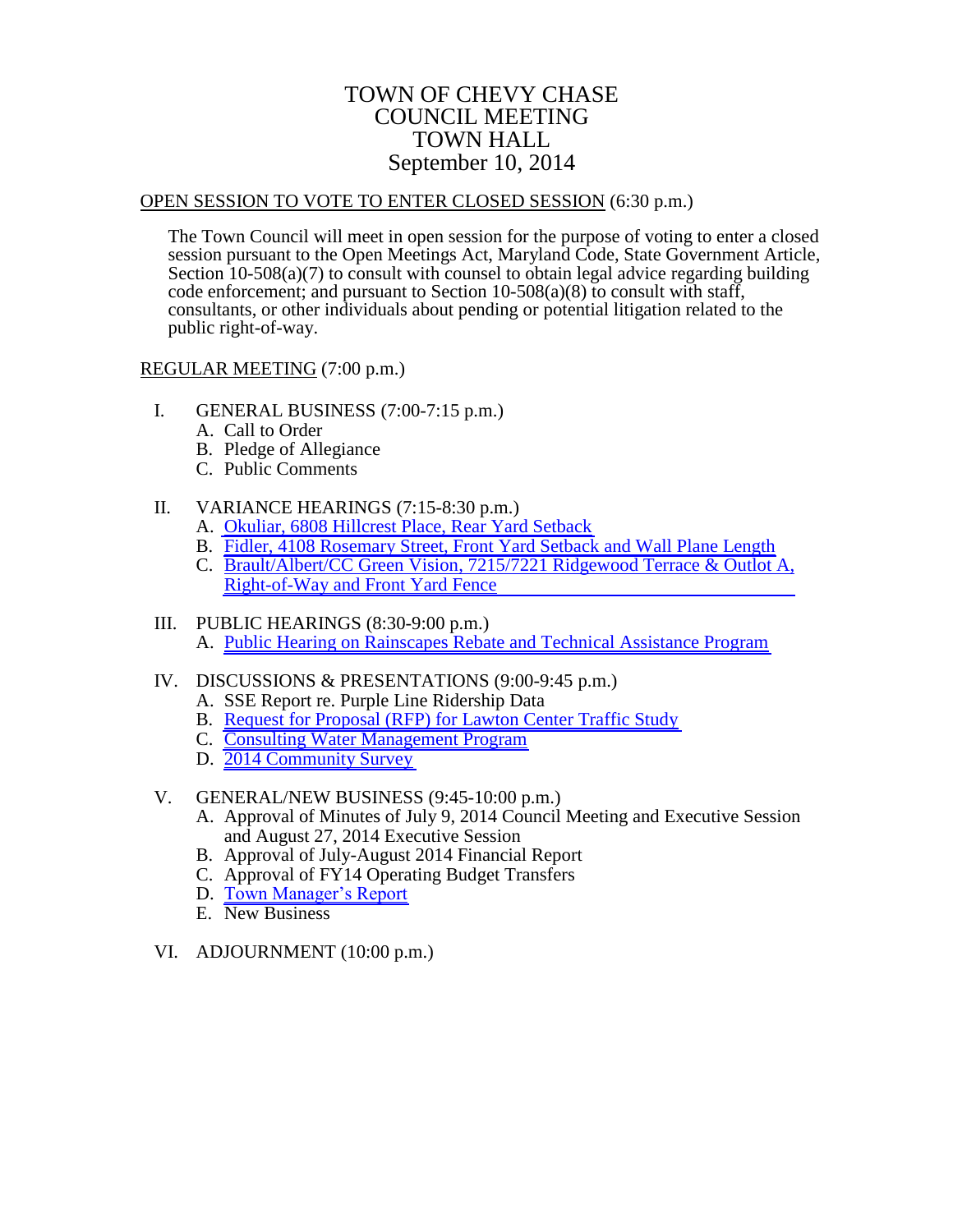## <span id="page-1-0"></span>STAFF REPORT II-A

| TO:   | Town Council                                     |
|-------|--------------------------------------------------|
| FR:   | Todd Hoffman, Town Manager                       |
| RE:   | Okuliar, 6808 Hillcrest Place, Rear Yard Setback |
| DATE: | September 10, $2014$                             |

### **Variance Requested:**

Alexander and Catherine Okuliar, 6808 Hillcrest Place, propose to construct a rear addition to their house. The addition projects 5 feet into the 20 foot rear yard setback. Town building regulations do not allow an addition to project into a rear setback; therefore, a variance of 5 feet is required. The area of the addition that requires a variance measures approximately 59 square feet.

### **Background:**

The proposed addition requires a County variance, which was approved in June 2014.

As of September 3, the Town has not received any public comments about the variance request. Any comments received by the Town will be provided to the Council at the public hearing.

*Staff note: The following assertions summarize materials provided by the applicant in support of the variance request. Their inclusion in the Staff Report does not intend to convey staff support for the approval or denial of the variance request. The applicant should indicate to the Council if any arguments have been misrepresented. Council should consider the entire record in considering the variance requests.*

#### **Applicant Claims for the Variance Request:**

- 1. The variance is requested because the property is exceptionally shallow, has unusual topographical features and has other extraordinary conditions. The property is only 70 feet deep and has a total area of 5,255 square feet, making it much smaller than any adjoining properties. In addition, the existing home is only 1 foot from the rear setback line.
- 2. Approval of the variance is requested because conforming to the Town's building ordinance would be impossible, impractical, cause peculiar or unusual practical difficulties, and cause undue hardship. The addition is intended to create just enough space to enlarge the existing 94.3 square foot kitchen in order to accommodate safe oven clearance and space for a 36" refrigerator.
- 3. The proposed addition will not be detrimental to the use and enjoyment of neighboring properties. The addition is planned for the rear yard and will be obstructed from sight from the adjoining properties, due in part to screening by trees and other landscaping.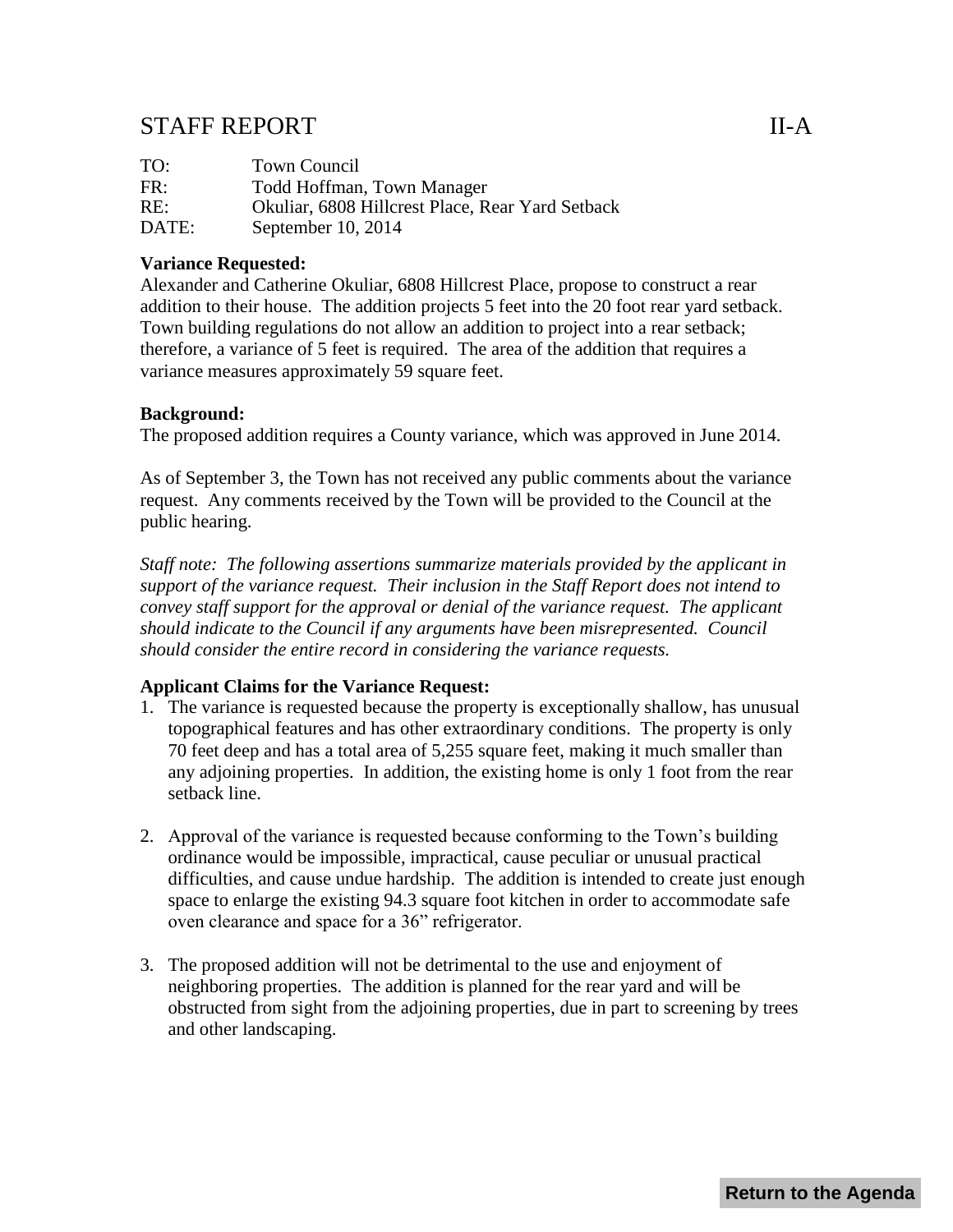- 4. The request is the minimum necessary to overcome the exceptional condition that is causing the hardship. Currently, the existing kitchen can only accommodate a 30" refrigerator, which allows for only 61.6 square feet of "working" kitchen area.
- *5.* The request does not impair the general plan of the Town. The addition adds only 70.5 square feet to the house, but will almost double the amount of usable kitchen space for the home. Due to the addition's modest size, it will be largely unnoticed by all adjoining properties.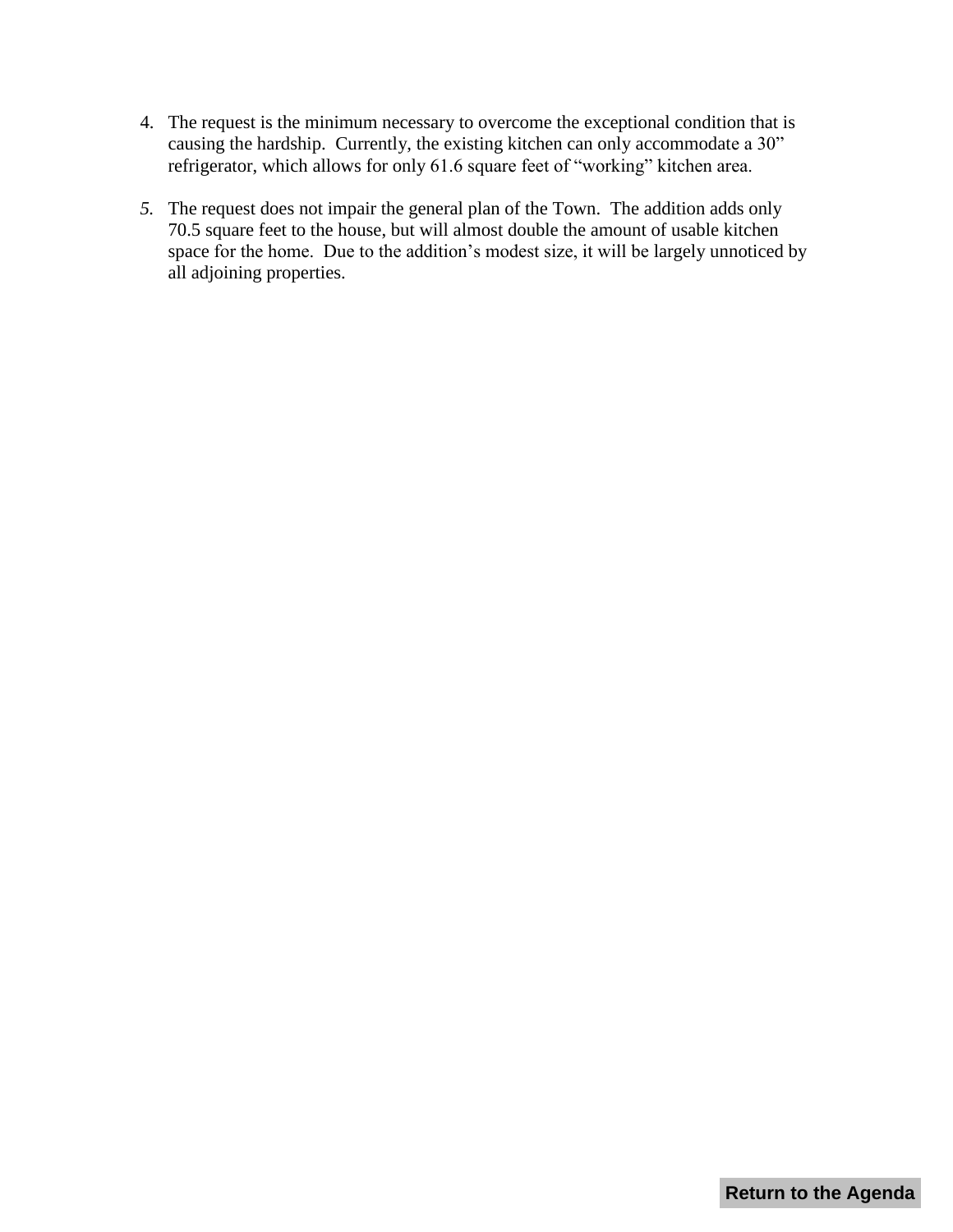## <span id="page-3-0"></span>STAFF REPORT II-B

| TO:   | Town Council                                                        |
|-------|---------------------------------------------------------------------|
| FR:   | Todd Hoffman, Town Manager                                          |
| RE:   | Fidler, 4108 Rosemary Street, Front Yard Setback, Wall Plane Length |
| DATE: | September 10, $2014$                                                |

### **Variance Requested:**

Philip and Jody Fidler, 4108 Rosemary Street, are proposing to make improvements to their home. The project requires the approval of variances, as follows.

- The applicants propose to construct a screened porch addition to the side and rear of the existing house. The proposed addition would create a wall plane measuring 40.3 feet long on the west façade of the house. The proposed wall plane does not have an offset or articulation that measures at least two feet deep and five feet long. Town building regulations require that a wall plane along any façade of a house cannot exceed 34 feet without the necessary offset; therefore a variance is required.
- The applicants propose to construct a front portico. The front portico, which is comprised of a stoop and a roof, projects 9.8 feet into the 42.3 foot established front yard setback. Town building regulations allow a stoop to project 9 feet into a front yard setback; therefore a variance of 0.8 feet is required for the stoop. Town building regulations allow a roof over a stoop to project 3 feet into a front yard setback; therefore a variance of 6.8 feet is required for the roof.

### **Background:**

As of September 3, the Town has received the attached correspondence regarding the variance request. Any additional comments received by the Town will be provided to the Council at the public hearing.

*Staff note: The following assertions summarize materials provided by the applicant in support of the variance request. Their inclusion in the Staff Report does not intend to convey staff support for the approval or denial of the variance request. The applicant should indicate to the Council if any arguments have been misrepresented. Council should consider the entire record in considering the variance requests.*

### **Applicant Claims for the Wall Plane Length Variance Request:**

- 1. The variance is requested because the placement of the existing house on the lot represents an extraordinary condition. The house is too close to the minimum side yard setback to allow for an outward articulation of the wall plane. (*Staff note: Because the house is more than 7 feet, but less than 8 feet, from the side property line, the code allows this addition to be constructed as long as it is no closer to the side property line than the existing house).*
- 2. Approval of the variance is requested because conforming to the Town's building ordinance would be impossible, impractical, cause peculiar or unusual practical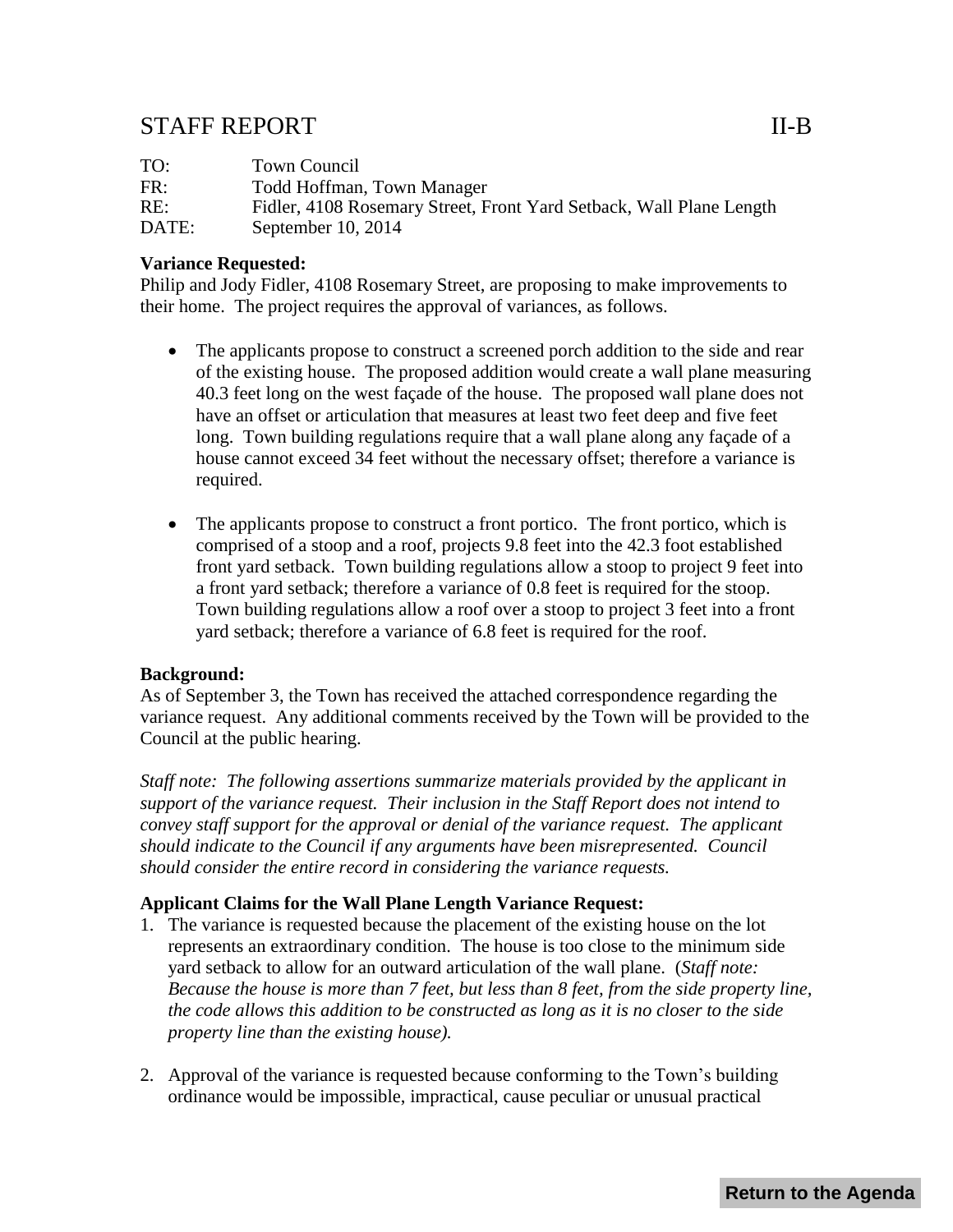difficulties, and cause undue hardship. The screened porch is a one-story structure intended to allow the owners to sit/eat without bugs. Articulating the wall plane inward would be impractical and unsightly, and would make the space too narrow to be usable given the alignment of the existing office and living room door.

- 3. The proposed addition will not be detrimental to the use and enjoyment of neighboring properties. Constructing the porch with a continual wall plane from the existing office wall helps the neighbors as it will be more attractive than a porch constructed with a bizarre articulation. It adds symmetry to the house and is only one-story in height. The screening will not block sightlines, and the change in materials (siding to screening) will provide architectural interest. The addition will cover an unsightly patio, and the view is screened from the neighbors by a tall fence. In addition, the proposed porch will be lower than the neighbor's house on the adjacent property.
- 4. The request is the minimum necessary to overcome the exceptional condition that is causing the hardship. Any required articulation would be peculiar anywhere it could be placed along the side of the house and would be both an eyesore and would render the space useless for eating or sitting because it would be too narrow.
- 5. The proposed screened porch does not impair the general plan of the Town because it is a one-story feature, behind a fence, lower than the neighbor's house, and provides architectural interest. Continuing the existing wall plane adds symmetry to the home and protects the neighbors from an unnecessary feature that would be a peculiar eyesore.

### **Applicant Claims for the Portico Variance Requests:**

- 1. The variance is requested because the placement of the existing house on the lot represents an extraordinary condition. Due to the existing location of the house on the lot, it would be impossible to add any porch covering without a variance.
- 2. Approval of the variance is requested because conforming to the Town's building ordinance would be impossible, impractical, cause peculiar or unusual practical difficulties, and cause undue hardship. Because there is no existing covered entrance, the owners' packages get destroyed by weather, and visitors have no protection from poor weather. The proposed portico also will beautify the appearance of the house.
- 3. The proposed addition will not be detrimental to the use and enjoyment of neighboring properties. The portico adds curb appeal to the house, block, and neighborhood and provides cover for those who visit.
- 4. The request is the minimum necessary to overcome the exceptional condition that is causing the hardship.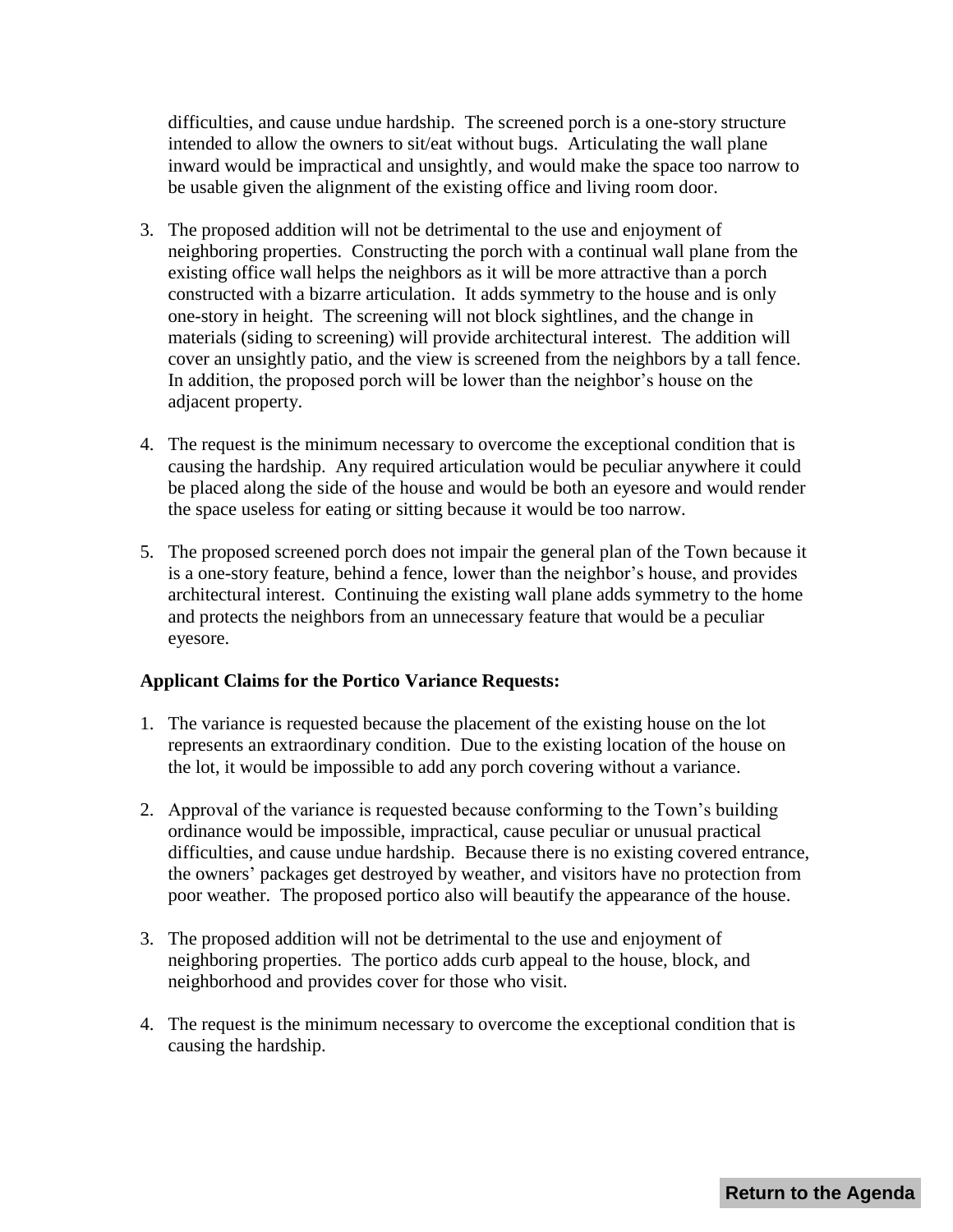5. The proposed portico does not impair the general plan of the Town. It will be well set back from the street, is small, open, and attractively designed to provide cover for visitors and packages.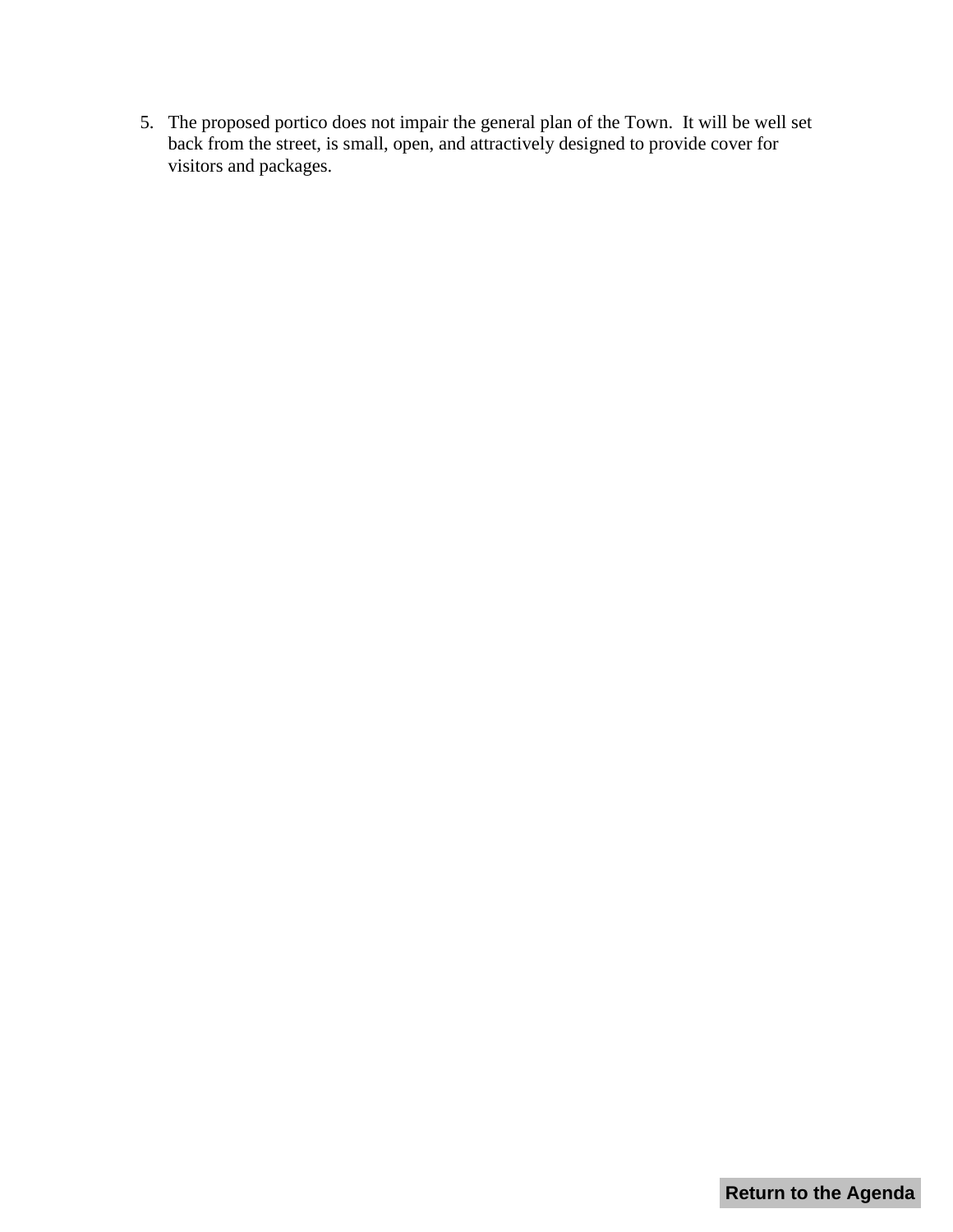## <span id="page-6-0"></span>STAFF REPORT II-C

| TO:   | Town Council                                                        |
|-------|---------------------------------------------------------------------|
| FR:   | Todd Hoffman, Town Manager                                          |
| RE:   | Brault/Albert/CC Green Vision, 7215/7221 Ridgewood Terrace & Outlot |
|       | A, Right-of-Way and Front Yard Fence                                |
| DATE: | September $10, 2014$                                                |
|       |                                                                     |

### **Variance Requested:**

Tom and Bethann Brault, 7215 Ridgewood Terrace; Ed and Stephanie Albert, 7221 Ridgewood Terrace; and CC Green Vision, LLC, the owner of Outlot A, are requesting a variance from Town building regulations to construct a fence in the public right-of-way adjacent to their properties. The fence also is proposed to extend into the front yard of Outlot A and through a portion of the front yard of 7221 Ridgewood Terrace. The proposed fence would connect to an existing fence located in the side yard of 7221 Ridgewood Terrace. The proposed fence is shown in red on the attached site plan. Town building regulations prohibit fences from being constructed in public rights-of-way and in front yards; therefore, variances are required.

The fence is proposed to be a split rail fence backed with wire mesh, with a maximum height of 48". Two gates are proposed to be included as part of the fence in the public right-of-way.

### **Background:**

This is a continuation and modification of the variance requests previously filed by the Alberts and CC Green Vision. The Braults' previously filed request was heard at the March 12, 2014 meeting. A copy of that decision, and the record from the prior case, is attached. A transcript from the March 12, 2014 hearing also is attached. On Saturday, August 23, 2014, stop work orders were issued in response to the unpermitted construction of a fence in the right-of-way abutting the subject properties, as reflected in the attached correspondence.

As of September 3, the Town has received the attached correspondence regarding the variance request. In addition, the Town received a phone call from Hiroko McCamey, 7213 Ridgewood Avenue, in support of the requested variance. Any additional comments received by the Town will be provided to the Council at the public hearing.

*Staff note: The following assertions summarize materials provided by the applicant in support of the variance request. Their inclusion in the Staff Report does not intend to convey staff support for the approval or denial of the variance request. The applicant should indicate to the Council if any arguments have been misrepresented. Council should consider the entire record in considering the variance requests.*

#### **Applicant Claims for the Variance Request:**

1. The variance is requested because the property is unusually shaped, has unusual topographical features, and has extraordinary site conditions. The Town required the removal of a grandfathered fence. Over half of the usable lot is encumbered with a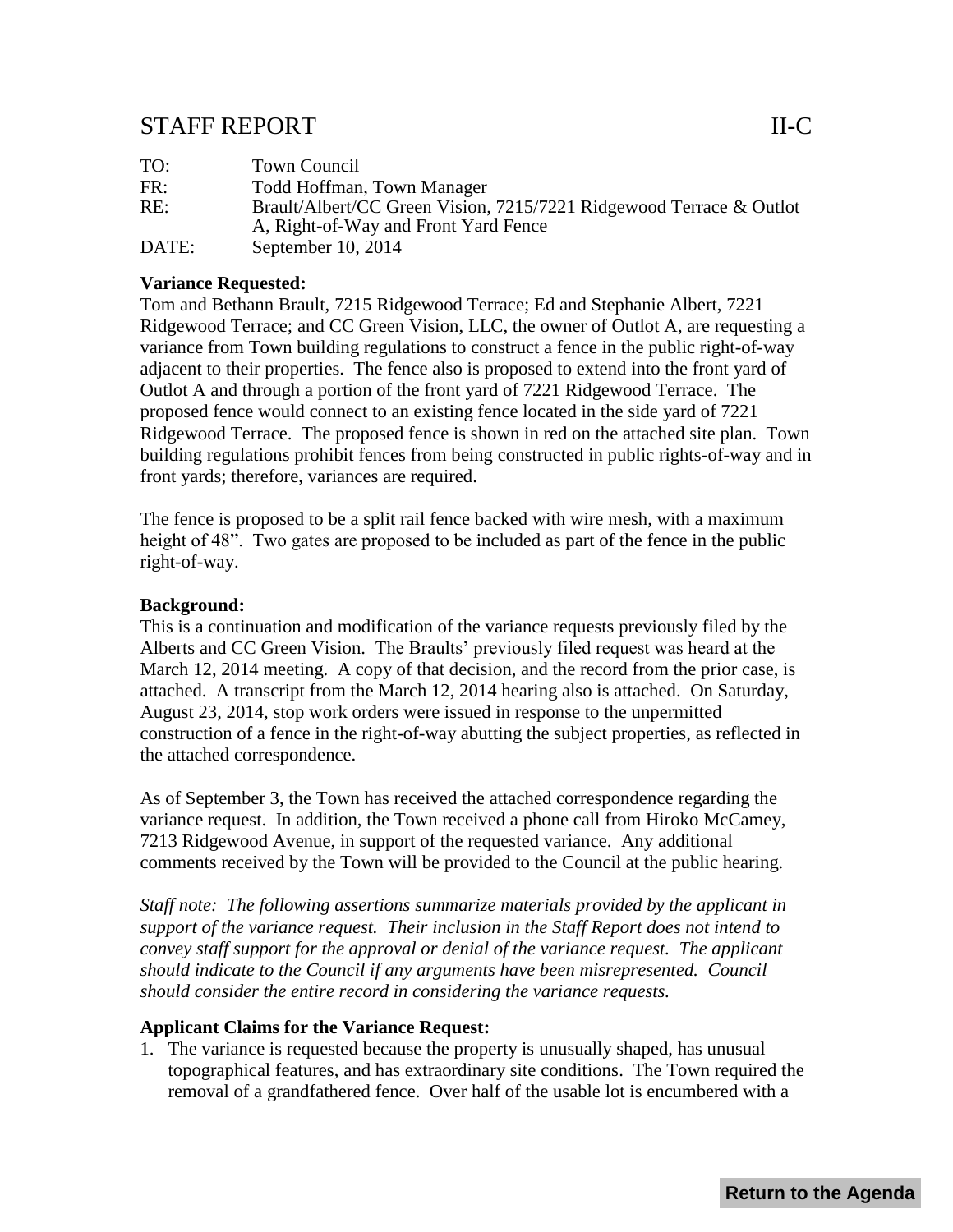Forest Conservation Easement and retention pond. The Town removed portions of the fence. (*Staff note: In March 2014, several of the few remaining sections of the fence in front of 7215 Ridgewood Terrace had fallen. There were exposed nails and rotten boards very near the sidewalk. Because of the public safety issues involved, staff contacted Mr. Brault to request removal of the fence per the permit condition. Mr. Brault indicated that he did not have anyone to remove the fence and asked if the Town could assist. The fence was removed by the Town's maintenance crew. A photo of the fallen fence and an e-mail from Mr. Brault asking the Town to remove the fence are attached.)*

- 2. Approval of the variance is requested because conforming to the Town's building ordinance would be impractical, create an unusual practical difficulty, and cause undue hardship. Since the Town required removal of the fence, trespassing has been rampant. The trespassing completely stopped when the temporary plastic fence was installed.
- 3. Approval of the variance will not be detrimental to the use and enjoyment of neighboring properties. The fence would be less restrictive than the fence that existed prior to the construction. A split-rail fence maintains an open feel and is consistent with neighboring properties.
- 4. The request is the minimum necessary to overcome the exceptional condition that is causing the hardship. A split-rail fence is much less restrictive than what was in place, maintains an open feel, and is consistent with neighboring properties.
- 5. The request does not impair the general plan of the Town. In addition to the above points, the applicants could plant the space and maintain it as required by the Town Code.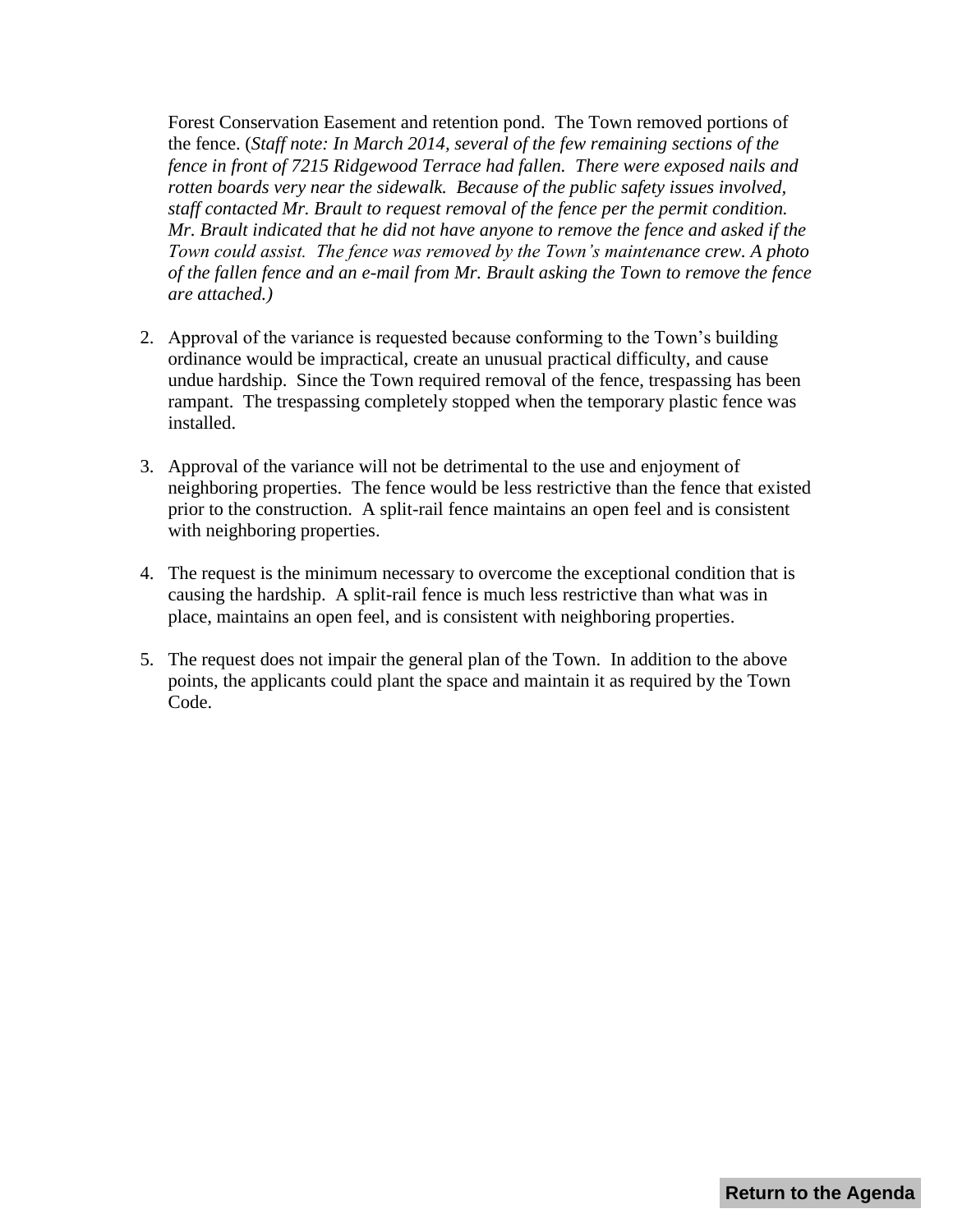## <span id="page-8-0"></span>MEMORANDUM III-A

TO: Town Council FR: Todd Hoffman, Town Manager RE: Public Hearing on Rainscapes Rebate and Technical Assistance Program DATE: September 10, 2014

At the September 10 meeting, Council is scheduled to hold a public hearing on a Rainscapes Rebate and Technical Assistance Program. The proposal from the Climate and Environment Committee is attached.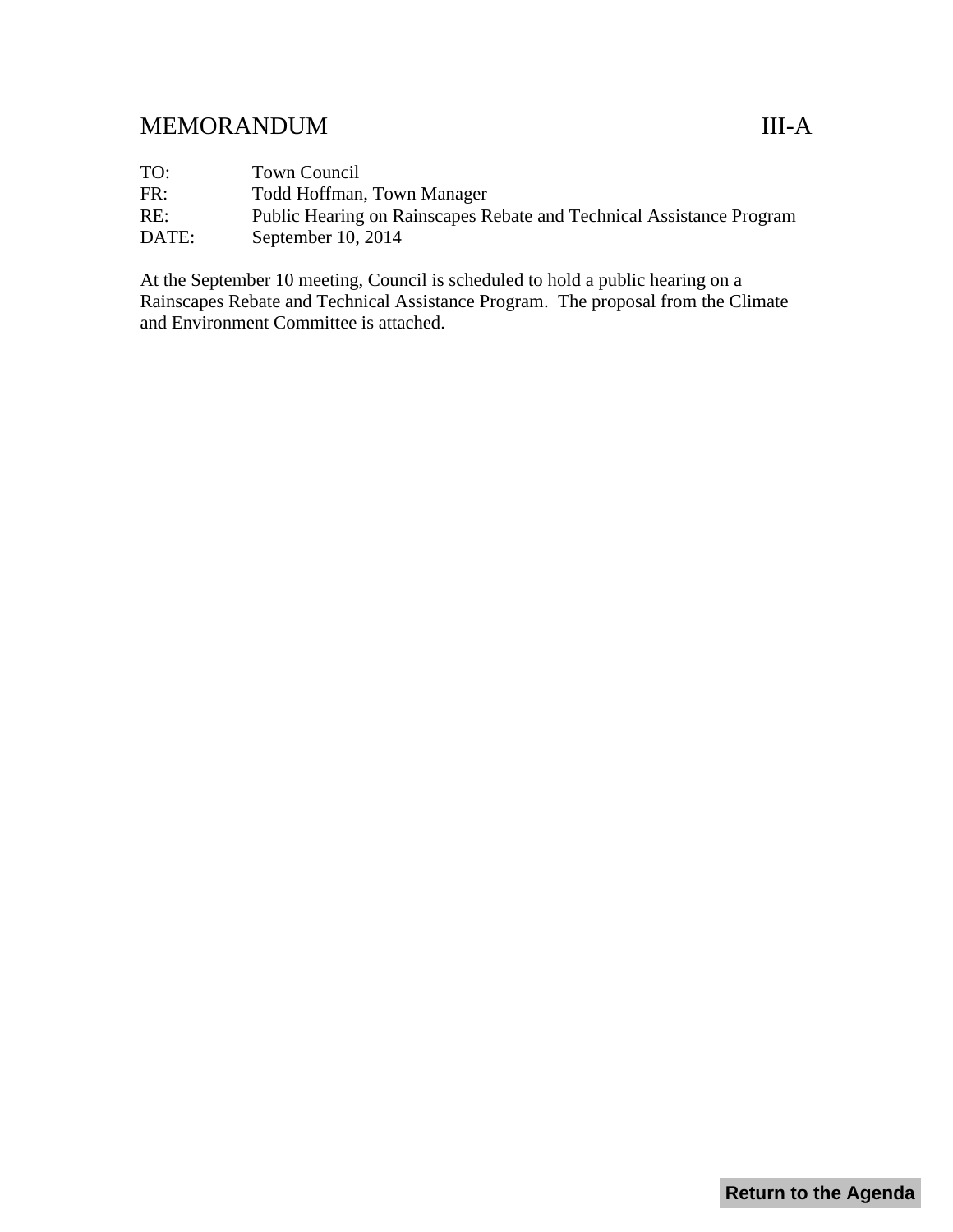#### **Proposal for a Rainscapes Rebate and Technical Assistance Program**

July 2, 2014

#### **Rationale:**

The Montgomery County RainScapes Rewards program provides County property owners with technical assistance and financial incentives to implement landscape projects that reduce stormwater runoff volume and improve water quality on properties within the County. It was developed and is administered by Montgomery County's Department of Environmental Protection (DEP) to respond to State and County requirements to reduce pollution and degradation of local waterways and the Chesapeake Bay.

The Town of Chevy Chase is a RainScapes targeted Neighborhood (the Neighborhood) because of its stormwater contribution to the degraded Coquelin Run and Rock Creek watersheds. In the Spring of 2014, DEP started a program that performs individual site evaluation and design workshops on eligible landscape techniques for Town residents who want to participate. Projects completed in conformity with RainScapes requirements are eligible for DEP rebates.

Even with the technical assistance provided by the County, many residents are finding the process of using the site assessment and getting to the next steps of design, plant selection, and installation to be complex, cumbersome, overwhelming, and cost-prohibitive. In order to help as many Town residents as possible realize their projects, the Climate and Environment Committee proposes a three-part program that will build upon and supplement the County's efforts and help our residents solve stormwater problems site by site, in numbers that have measurable results on a neighborhood scale. The first part will provide technical assistance to the homeowner, the second will provide a 1:1 matching rebate, and the third part will provide additional compensation for the most expensive project type – removing pavement and replacing it with a permeable substitute.

#### **Program Explanation:**

- 1. Part 1 Landscape Technical Assistance
	- a. The technical assistance provider (Town's Provider) will be a certified landscape professional, contracted by the Town, who has completed RainScapes training and successfully installed a number of RainScapes approved projects.
	- b. The Town will offer up to 8 hours of additional technical assistance to the homeowner. This assistance will commence after the homeowner has completed the three-part process that DEP conducts for the Neighborhood and is intended to help the homeowner finalize a project design, submit a RainScapes Rewards project application to DEP, and hire an installation contractor. The homeowner must participate in the following DEP process to be eligible for the technical assistance from the Town:
		- i. Sign up for and participate in a RainScapes Site Assessment
		- ii. Obtain the Site Assessment report from DEP RainScapes staff
		- iii. Attend a follow-up Site Assessment and Design workshop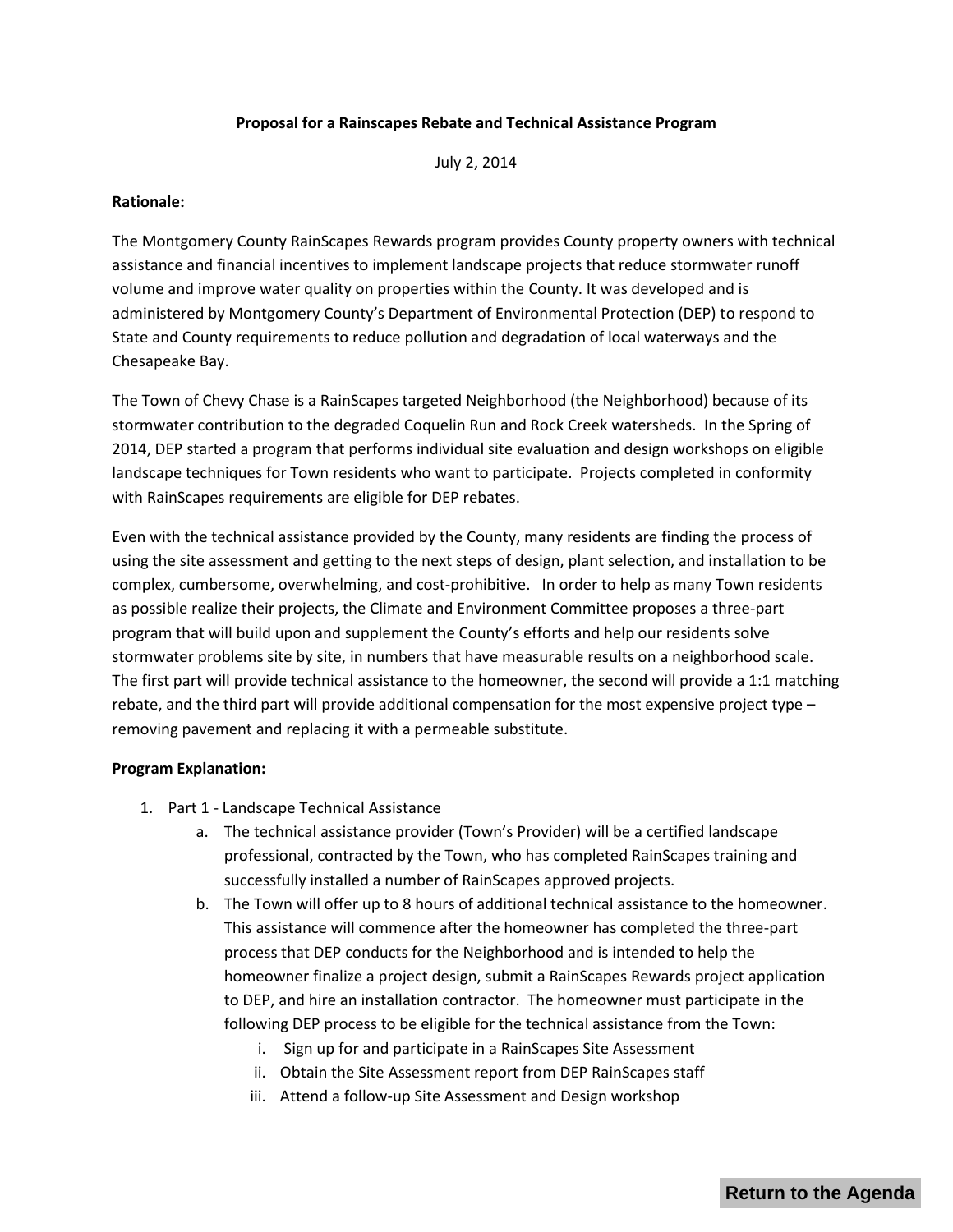- c. Technical assistance provided by the Town's Provider will consist of additional design consultation, assistance with plant selection, assistance with submitting the RainScapes Rewards Rebate application to the County, interviews of any contractors, and oversight of the installation process.
- d. The Town's Provider will be compensated at \$100/hour for up to 8 hours of consulting time and up to 2 hours of travel time, totaling up to \$1000 available to each eligible household.
- 2. Part 2 Matching Rebate
	- a. This part of the program will operate similarly to the home energy efficiency improvement rebates offered by the Town from 2009-2012.
	- b. All projects must adhere to the County RainScapes Rewards rebate program review and approval process, including application submission and preliminary inspection, application approval by DEP prior to installation, final inspection, and rebate documentation and approval. After completion of the installation, the homeowner will arrange for the final inspection by DEP RainScapes staff and submit all required documentation to DEP, including a signed Property Owner Agreement and receipts. DEP will rebate the Owner after determining that the project meets the applicable criteria.
	- c. The homeowner will then submit the paid rebate from DEP to the Town for the matching rebate. The Town match will at no point exceed the total cost of the project, based on documentation and receipts submitted to DEP as part of the rebate process.
	- d. Most rebates from DEP are between \$1200-\$2500 per household, depending on the project type, and number of projects. They usually cover about 1/3-1/2 of the project cost for contractor-installed projects, depending on the type of project.
- 3. Part 3 Town Pavement Replacement Rebate
	- a. RainScapes surveyed the Town and identified a high number of downspouts that are "directly connected", meaning the downspouts drain directly to the street, frequently across the driveway. The Pavement Replacement Rebate funds would provide an additional incentive above the County's existing permeable paver rebate, to cover the additional expense of removing the existing paving and replacing it with a surface that allows water infiltration.
	- b. For removal and replacement, a 500 square foot driveway costs approximately \$11,000 (based on average costs to date of projects installed through the County RainScapes Rebate program). The County rebate covers approximately 25% of the average cost (depending on project scope, size, and type).
	- c. In some instances, because of tree roots or utility lines, other ways of infiltrating water from a diverted downspout are not feasible and a pavement replacement is the best option.
	- d. An additional \$1000 rebate from the Town is proposed for this type of project. The Town's Pavement Replacement Rebate would follow the same process outlined above and all projects will adhere to the County's review and approval process.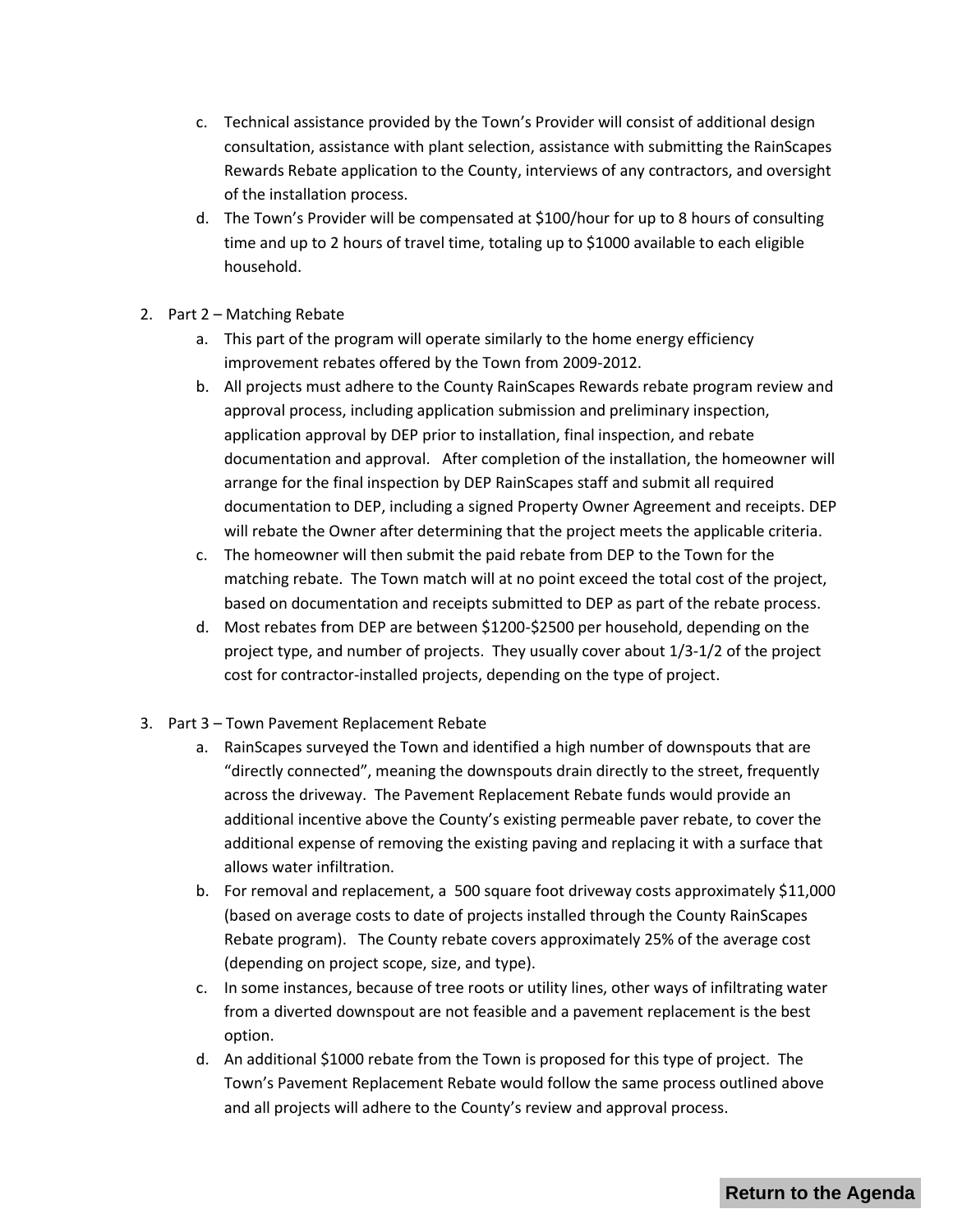### **Budget:**

This budget assumes a 3-year program with approximately 30 participants each year. For budget purposes, we have averaged the rebates for Part 2 at \$2000.

#### Annual Cost

| Part 1 - Landscape Technical Assistance |           |
|-----------------------------------------|-----------|
| 30 households at \$1000                 | \$30,000  |
| Part 2 - Matching Rebate                |           |
| 30 households at \$2000                 | \$60,000  |
| Part 3-Pavement Replacement Rebate      |           |
| 10 households at \$1000                 | \$10,000  |
|                                         |           |
| <b>Total Annual Cost</b>                | \$100,000 |

End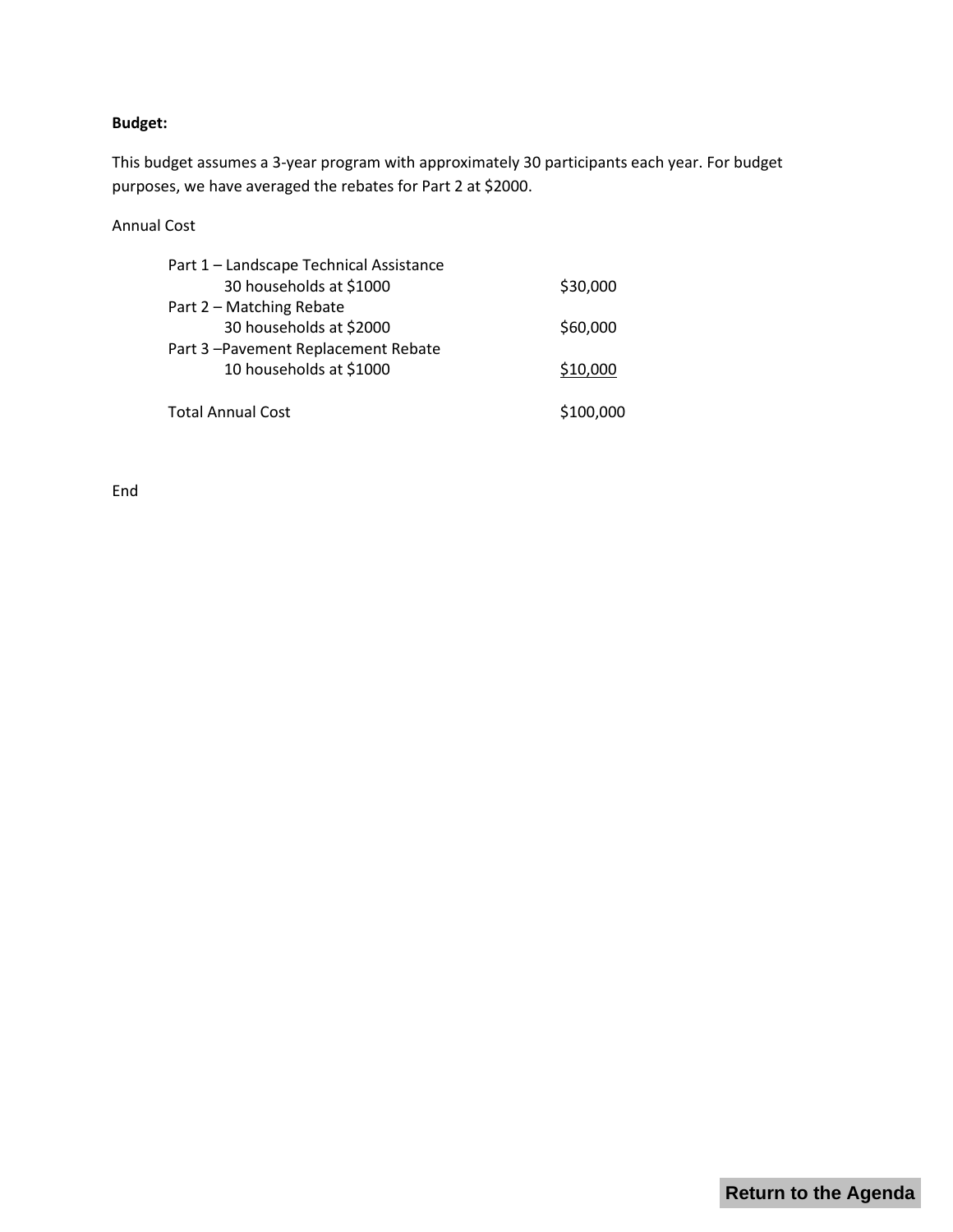# <span id="page-12-0"></span>MEMORANDUM IV-B

| TO:   | Town Council                                               |
|-------|------------------------------------------------------------|
| FR:   | Todd Hoffman, Town Manager                                 |
| RE:   | Request for Proposal (RFP) for Lawton Center Traffic Study |
| DATE: | September $10, 2014$                                       |

At the September meeting, Council is scheduled to discuss a draft Request for Proposal (RFP) for an engineering study to address cut-through traffic in the Lawton Center parking lot.

At its June meeting, Council discussed a proposal from the Public Services Committee (PSC) for this study and directed staff to draft a RFP.

Attached are the PSC proposal and a draft RFP for Council review.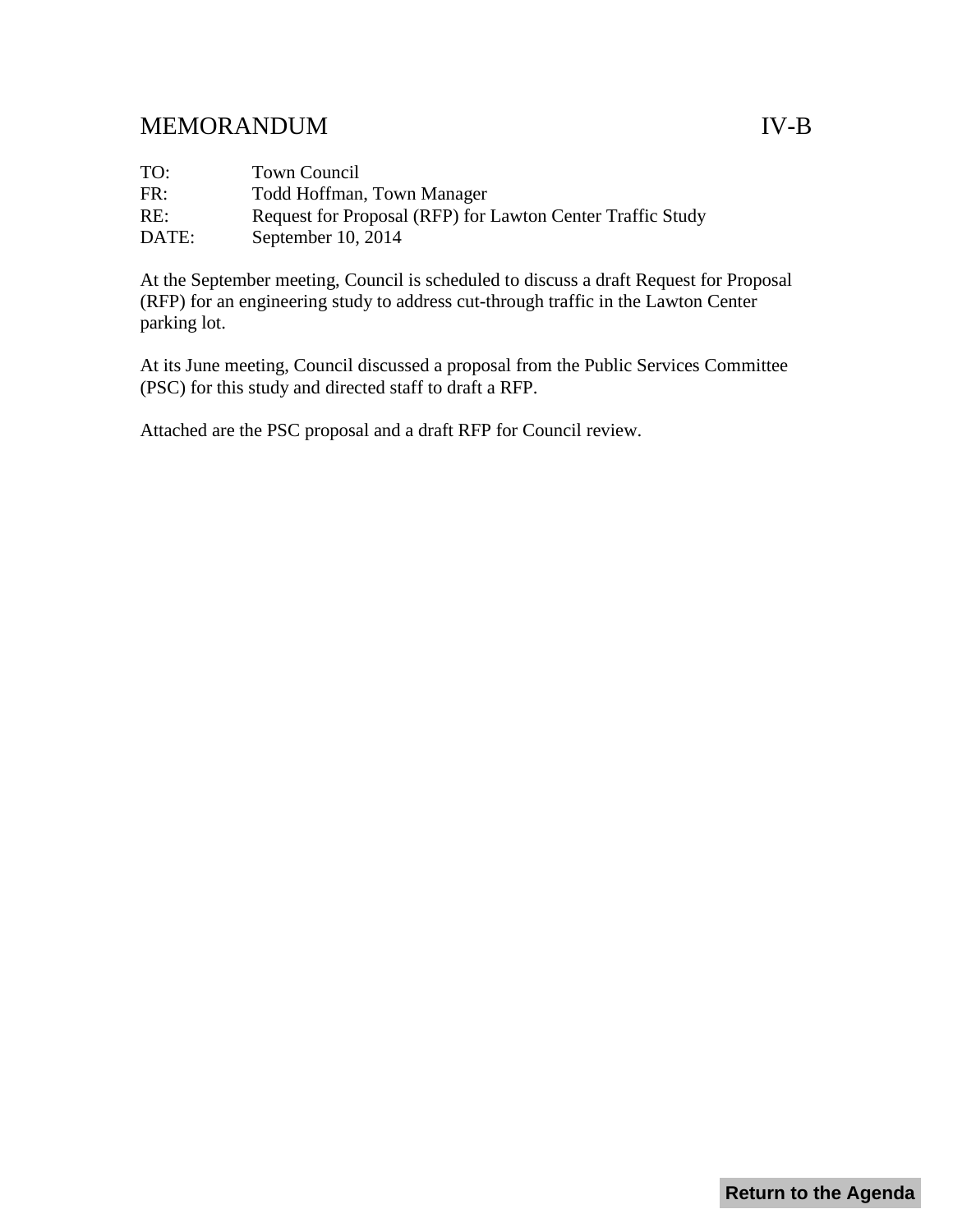To: The Town of Chevy Chase Town Council

From: David B. Eason, Chair Public Services Committee

Re: Lawton Center Cut Thru Traffic

Date: May 19, 2014

The PSC formally requests that a traffic study be implemented to address the Lawton Center "cut thru" traffic issue. We have had preliminary discussions with Dan Lovas on this and he is willing to prepare a formal proposal to obtain traffic counts once the Council approves same. The reason(s) for requesting the study are as follows:

- The cut thru traffic poses a danger to residents and children
- The Lawton Center parking lot is not a street
- Accidents caused by cut thru traffic pose a potential liability to the Town
- We need to do traffic counts in order to determine the number of vehicles that cut thru the parking lot during specific hours (specifically between the weekday hours of 4 PM to 6 PM)
- After completion of the study, the PSC will make a formal recommendation(s) to the Council on the study conclusions/recommendations
- The PSC recommends that the study be implemented before the summer holidays and be done on a Tuesday, Wednesday and Thursday from 7 AM to 7 PM
- VHB has provided (2) cost estimates for the traffic study: 1) Cut Thru Study- One camera to count total number of vehicles entering/exiting the parking lot and the number of vehicles cutting thru the parking lot. The cost for this is approximately \$110/hour so a 36 hour study will cost about \$4K. This is the simplest approach. 2) Origin- Destination Study- Two cameras are used (one at each end of the parking lot) with the footage being used to compare license plates of vehicle's entering/exiting each driveway to identify cut thru traffic. This cost is about \$215 per hour or approximately \$7,700. On top of the costs of data collection would be VHB's time to review and summarize the data for PSC review
- The PSC requests that the Council be polled via email so that permission can be granted to have the study done in early June before the summer holiday's

Thank you for your attention to this matter. Please let me know if you require any additional information at this time.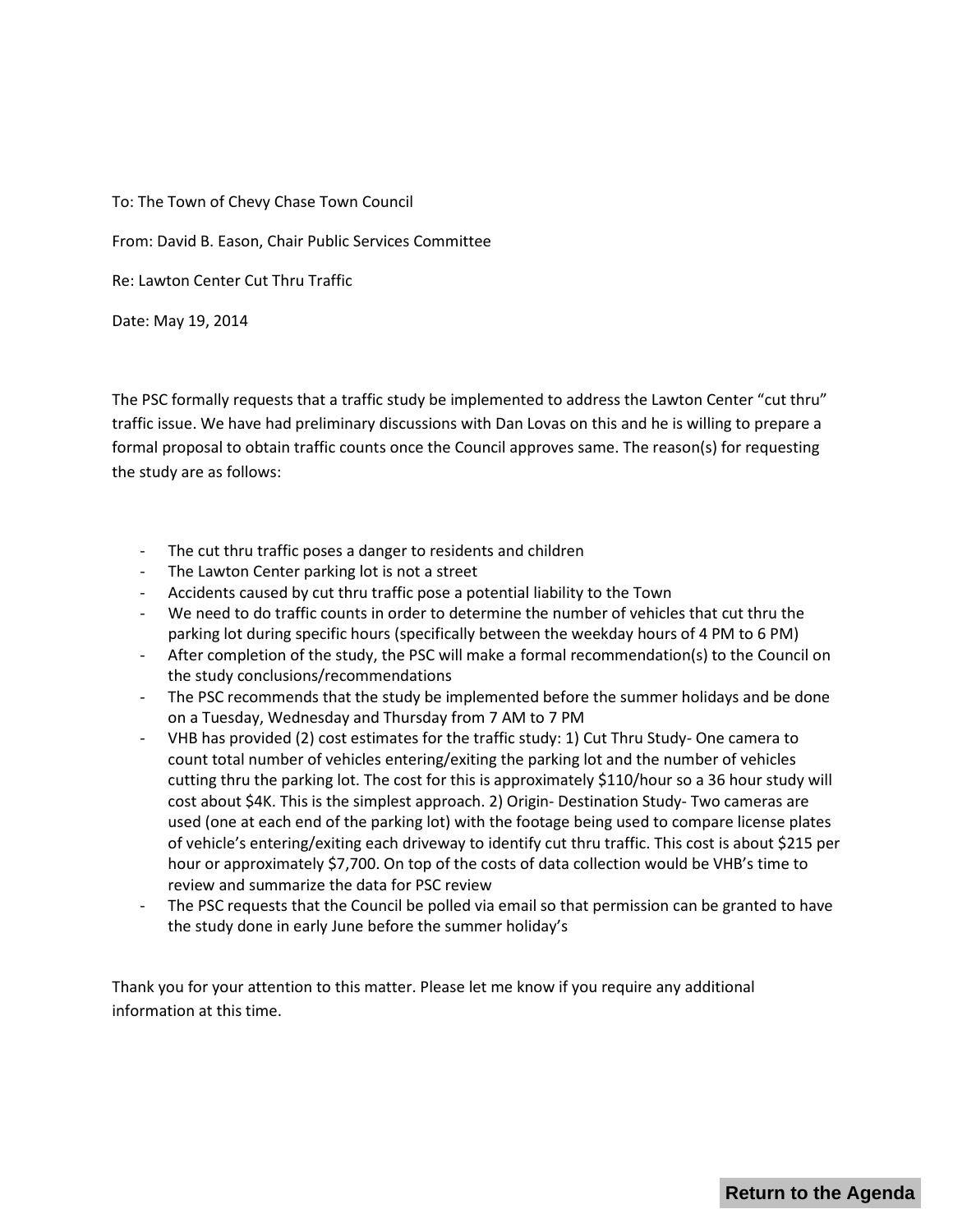# <span id="page-14-0"></span>MEMORANDUM IV-C

TO: Town Council FR: Todd Hoffman, Town Manager RE: Consulting Water Management Program DATE: September 10, 2014

At the September meeting, Council is scheduled to discuss reinstating the Town's Consulting Water Management Program, which was offered by the Town in FY10 and FY11. Attached are several documents related to this program.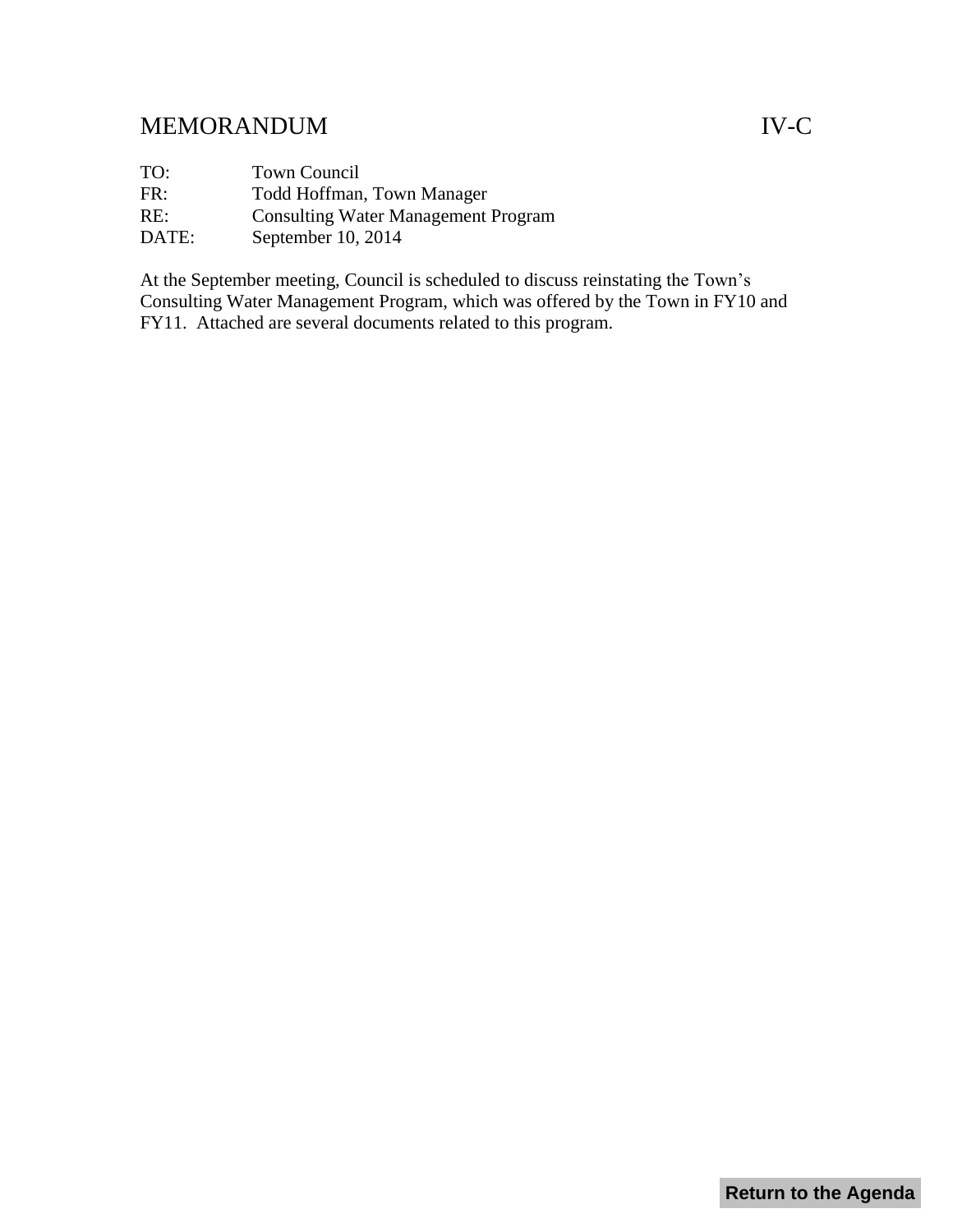## <span id="page-15-0"></span>MEMORANDUM IV-D

TO: Town Council

FR: Todd Hoffman, Town Manager

RE: 2014 Community Survey

DATE: September 10, 2014

At the September meeting, Council is scheduled to discuss plans for a 2014 Community Survey. Attached is a copy of the 2012 survey for your review.